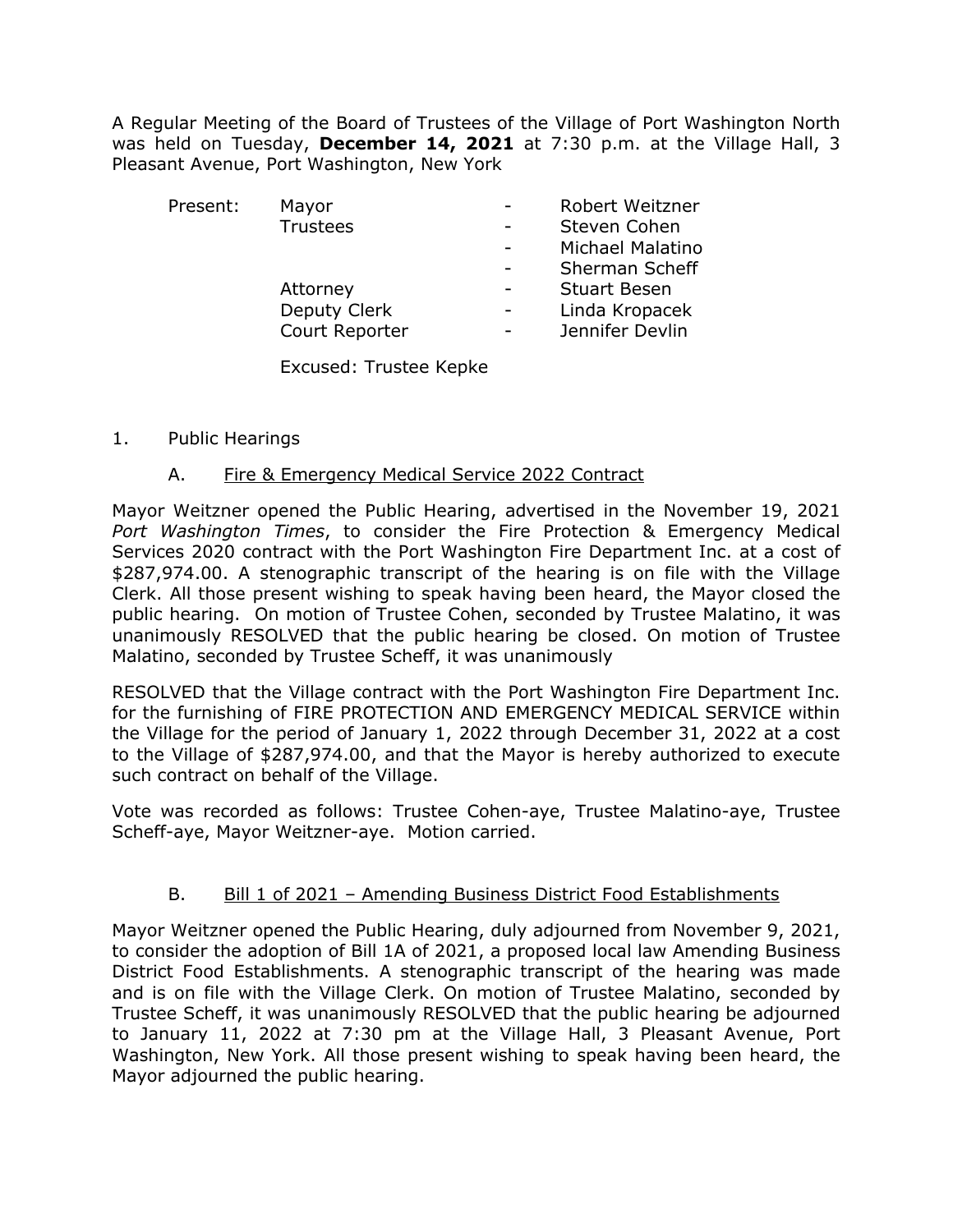## C. Bill 3 of 2021 - Opting Out of Allowing Cannabis Retail Dispensaries and On-site Cannabis Consumption

Mayor Weitzner opened the Public Hearing, duly adjourned from November 9, 2021, to consider the adoption of Bill 3 of 2021, a proposed local law Opting Out of Allowing Cannabis Retail Dispensaries and On-site Cannabis Consumption. A stenographic transcript of the hearing was made and is on file with the Village Clerk. On motion of Trustee Cohen, seconded by Trustee Malatino, it was unanimously

RESOLVED that the public hearing be closed. All those present wishing to speak having been heard, the Mayor closed the public hearing. On motion of Trustee Cohen, seconded by Trustee Malatino, it was

RESOLVED that Bill 3 of 2021 be and hereby is adopted as LOCAL LAW 2 OF 2021 to read as follows:

# **Local Law 1 OF 2022**

## **Opting Out of Allowing Cannabis Retail Dispensaries and On-site Cannabis Consumption**

Section 1. Legislative Intent.

It is the intent of this local law to opt out of allowing cannabis retail dispensaries and on-site cannabis consumption sites in the Incorporated Village of Port Washington North that would be otherwise allowed under the Cannabis Law.

Section 2. Authority.

This Local Law is adopted pursuant to Cannabis Law Section 131, which expressly authorizes a Village to opt out of allowing retail cannabis dispensaries and/or on-site cannabis consumption establishments to locate and operate within its boundaries.

Section 3. Local Cannabis Opt-Out

The Port Washington North Village Board of Trustees hereby opts out of allowing cannabis retail dispensaries and on-site cannabis consumption sites from being established and operated within the Jurisdiction of the Incorporated Village of Port Washington North.

Section 4. Severability.

If a court determines that any clause, sentence, paragraph, subdivision, or part of this Local Law or the application thereof to any person, firm, corporation, or circumstance, shall be invalid or unconstitutional, the court's order or judgment shall not affect, impair, or invalidate the remainder of this Local Law, but shall be confined in its operation to the clause, sentence, paragraph, subdivision, or part of this Local Law or in its application to the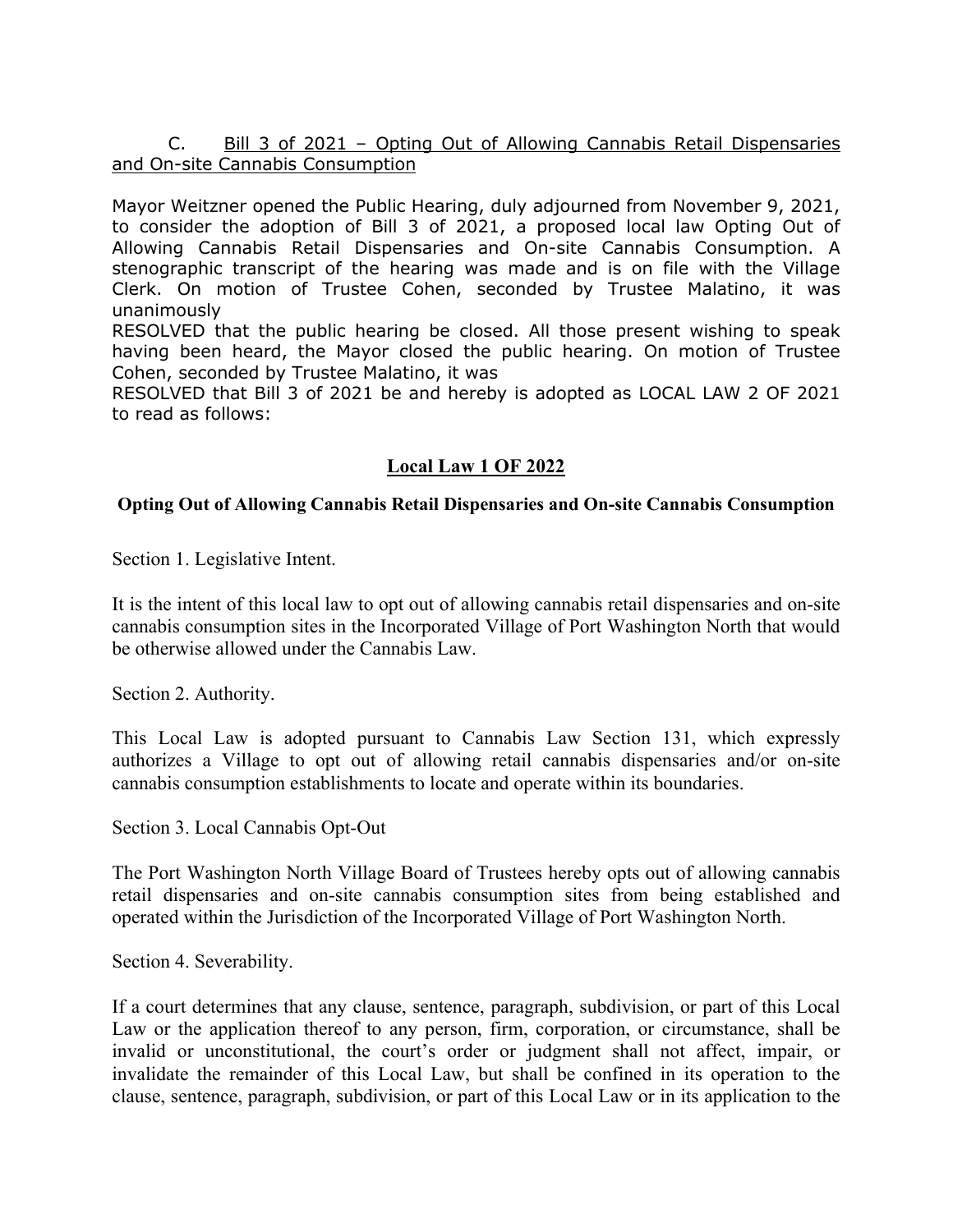person, individual, firm or corporation or circumstance, directly involved in the controversy in which such judgment or order shall be rendered.

Section 5 Effective Date; Permissive Referendum.

This Local Law shall take effect immediately upon filing with the Secretary of State. Pursuant to Cannabis Law Section 131, this Local Law is subject to a permissive referendum and thus may not be filed with the Secretary of State until the applicable time period has elapsed to file a petition, or a referendum has been conducted approving this Local Law.

Vote was recorded as follows: Trustee Cohen-aye, Trustee Malatino- aye, Trustee Scheff- aye, Mayor Weitzner- aye. Motion carried.

# 2. Clerk

A. On motion of Trustee Cohen, seconded by Trustee Scheff, it was unanimously

RESOLVED that the reading of the minutes of the Board of Trustees meeting of October 12, 2021 be waived and that they be and hereby are approved as prepared by Clerk Torrisi.

## 3. Treasurer

A. On motion of Trustee Cohen, seconded by Trustee Scheff, it was unanimously

RESOLVED that the reading of the Abstract of General Fund Vouchers #240, totalling \$182,526.66, and Abstract of Trust & Agency Fund Vouchers #178, totalling \$27.00, be waived and that they be and hereby are approved as submitted by Treasurer Bella.

B. Trustee Scheff stated that he reviewed the bank statement reconciliations for October 2021.

## 4. Reports

#### A. Public Works

On motion of Trustee Cohen, seconded by Trustee Scheff, it was unanimously RESOLVED that the Public Works report for the month of November/December 2021 be and hereby is accepted as presented by Superintendent Novinski.

On motion of Trustee Cohen, seconded by Trustee Scheff, it was unanimously RESOLVED that the Board enter into Executive Session to discuss contract negotiations.